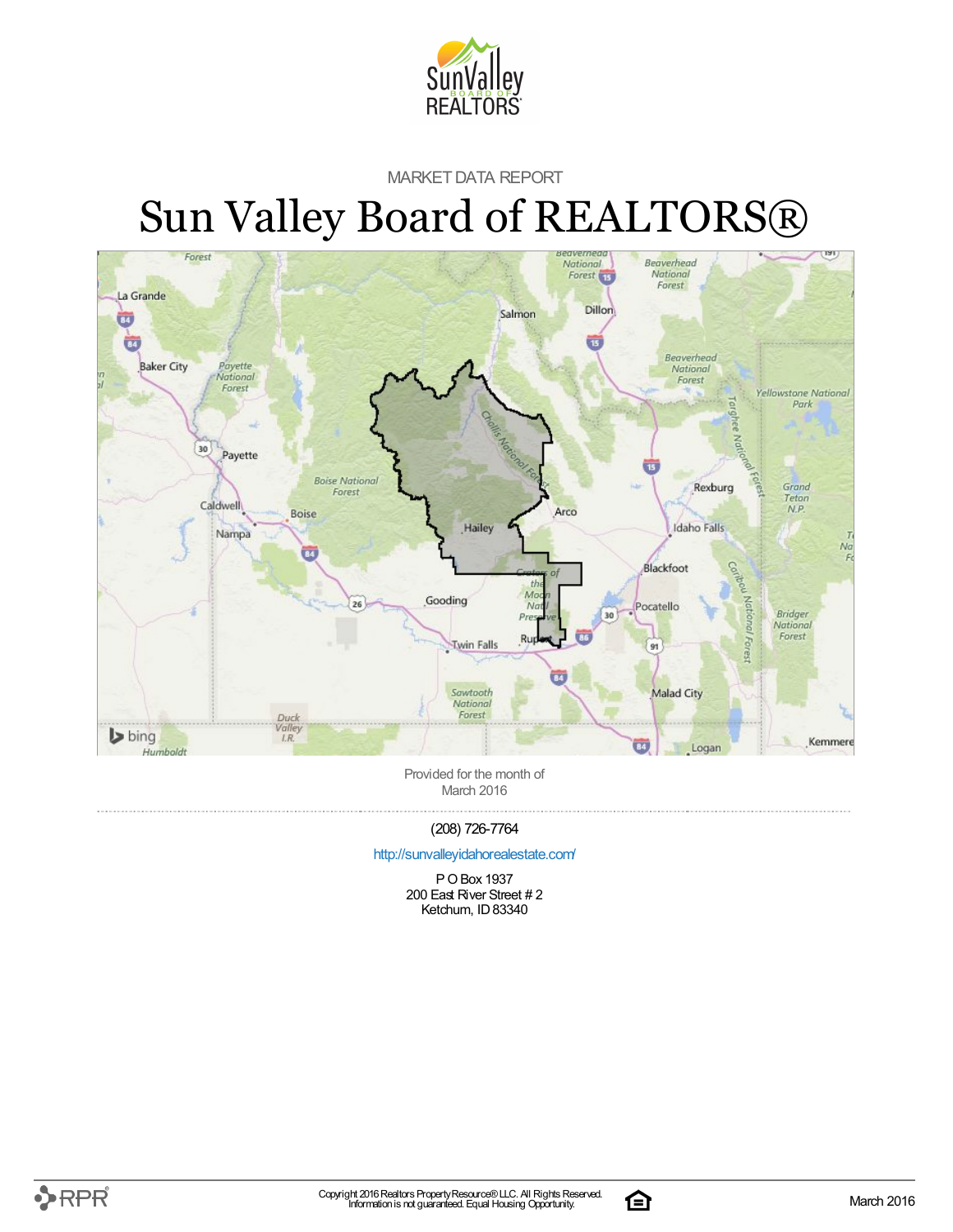## Listings Trends

The key metricsfor residential inventory (single-family homes,condominiums andtownhomes)track the total number andvalue of active listings,pricing andmarket pace.Inventory trends are subject toseasonal effects andare driven by employment,householdformation andaffordability.The average time it takestosell a property andthe rate of inventory absorption are constrainedby inventory or demand,andpricing reflectsthe impact of these constraints.The area coveredby these graphs is the footprint of an Association, MLS or broker. Data source(s): MLS listings data

### Active Listing Count

The number of single-family, condominium and townhome listingsat the end of each month.



SunValley **REALTORS** 

| This Month            | 512 |
|-----------------------|-----|
| I ast Month           | 543 |
| Same Month a Year Ago | 639 |



### Active Listing Volume

Past 12 Months

The sum of the listing price of singlefamily, condominium and townhome listingsat the end of each month.

**One Year Earlier** This Month  $$718.8M$ . . . . . . . . . . . . . . . . Last Month  $$785.4M$ Same Month a Year Ago \$853.8M





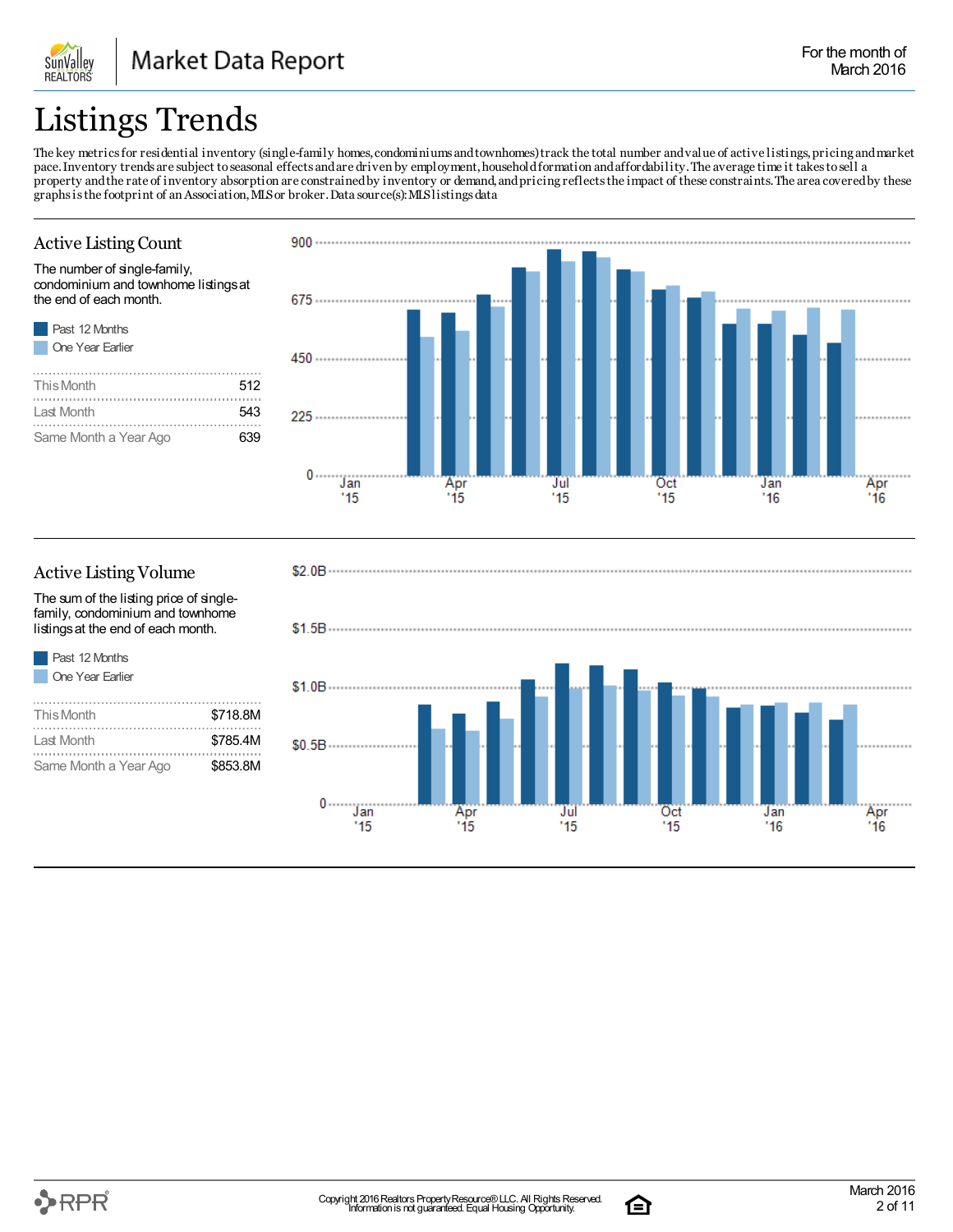

### NewListing Count

The number of new single-family, condominium and townhome listingsthat were added each month.

| <b>Past 12 Months</b> |
|-----------------------|
| One Year Earlier      |

| This Month            | xя |
|-----------------------|----|
|                       |    |
| Same Month a Year Ago | 81 |



### New Listing Volume

The sum of the listing price of new single-family, condominium and townhome listingsthat were added each month.

| Past 12 Months          |
|-------------------------|
| <b>One Year Earlier</b> |

| This Month            | \$68,0M |
|-----------------------|---------|
|                       |         |
| Same Month a Year Ago | \$55.6M |



### Average Listing Price

The average price for all listed residential propertiesthat were active at the end of each monthly period.

| <b>Past 12 Months</b> |
|-----------------------|
| One Year Earlier      |
|                       |
| This Month            |
|                       |

| This Month            | \$1,407K |  |
|-----------------------|----------|--|
| Last Month            | \$1.449K |  |
| Same Month a Year Ago | \$1.338K |  |



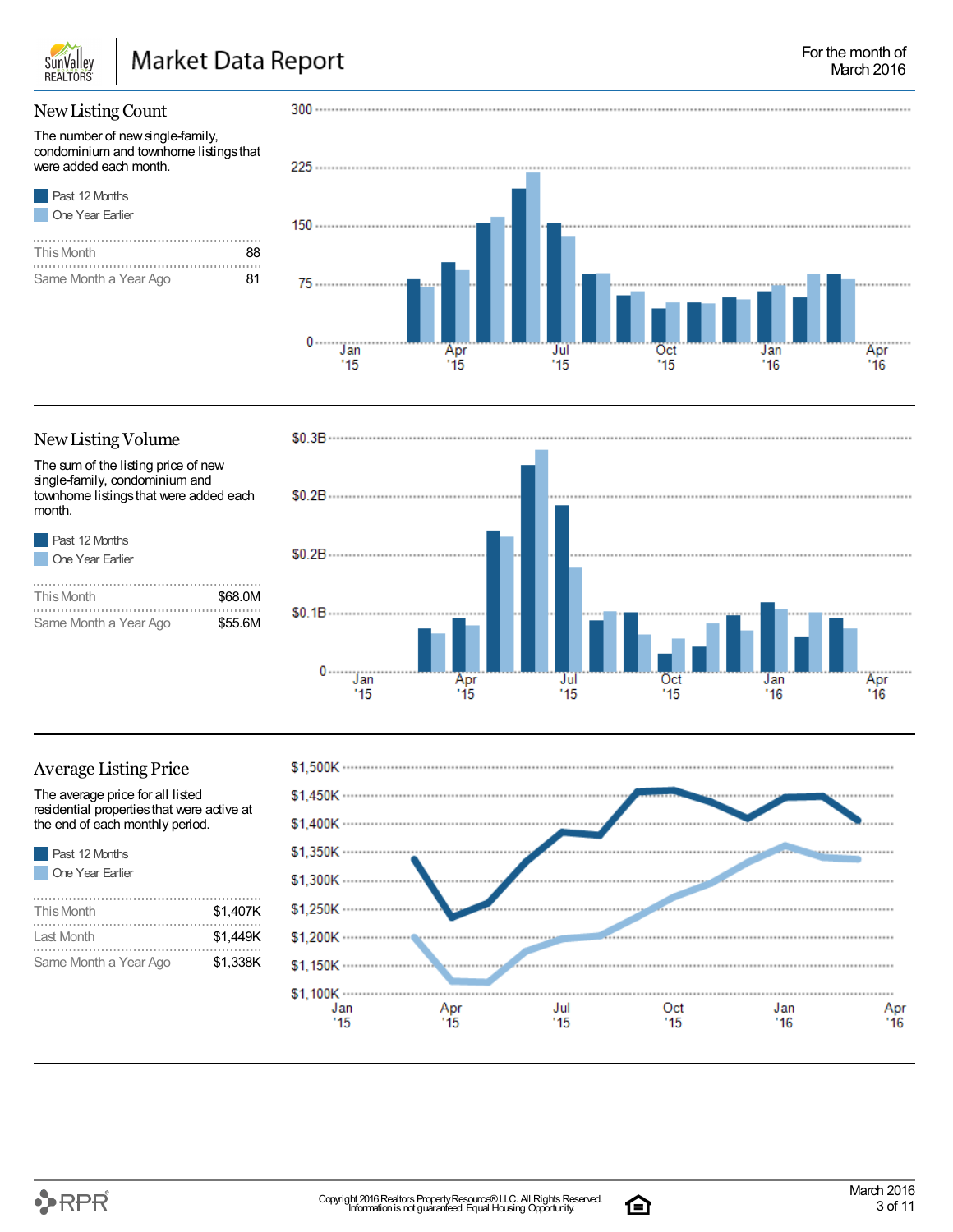

### Average Listing Price per Square Foot

The average of listing pricesdivided into the living area of homeson the market during each monthly period.

| Past 12 Months        |       |
|-----------------------|-------|
| One Year Farlier      |       |
|                       |       |
| This Month            | \$420 |
|                       |       |
| Last Month            | \$420 |
|                       |       |
| Same Month a Year Ago |       |



### Average Listing Price vs. Estimated Value

List Price RVM

The ratio of average listing price to the average AVM or RVM®automated valuation estimate for the same properties. RealtorsValuation Model®is a computer model of residential property values produced by RPR.



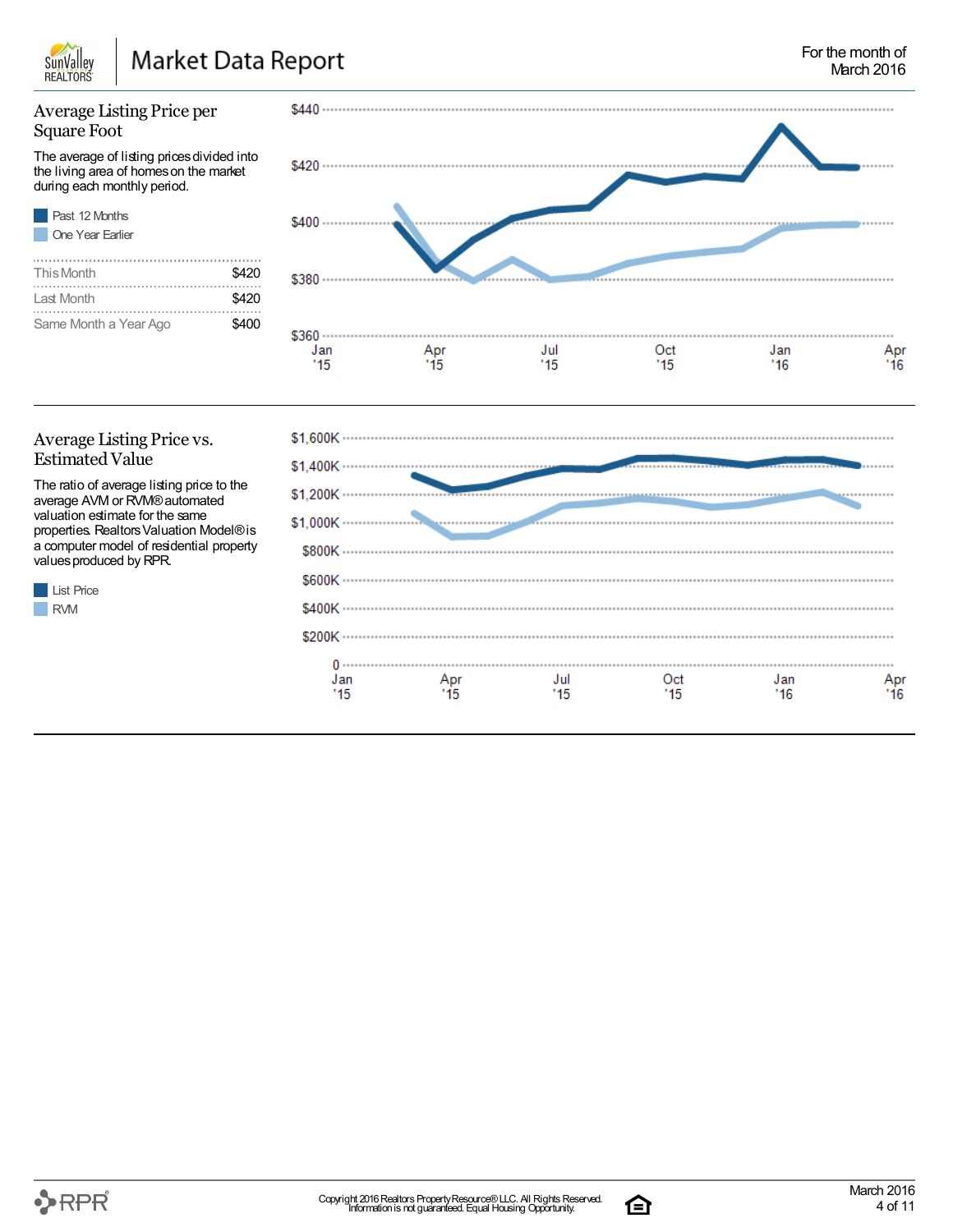

**Blaine** 252.58 Custer 412.15

### Average DaysinRPR

The average number of days between when residential properties are first displayed as active listings on RPR and when accepted offers have been noted in RPR'ssystem.

| <b>Past 12 Months</b> |
|-----------------------|
| One Year Earlier      |

| This Month            | 267 Days |
|-----------------------|----------|
| Last Month            | 273 Days |
| Same Month a Year Ago | 237 Days |



### Average Days in RPR By County

A geographical breakdown of the average daysin RPR. Up to 10 markets with the lowest average daysin RPRare displayed.

**County** 

. . . . . . . . . . . . . .

### Months of Inventory

Comparesthe number of monthsit would take to exhaust active listings at the current sales rate.

| Past 12 Months   |    |
|------------------|----|
| One Year Earlier |    |
|                  |    |
| This Month       | 19 |
| I ast Month      |    |

Same Month a Year Ago 18



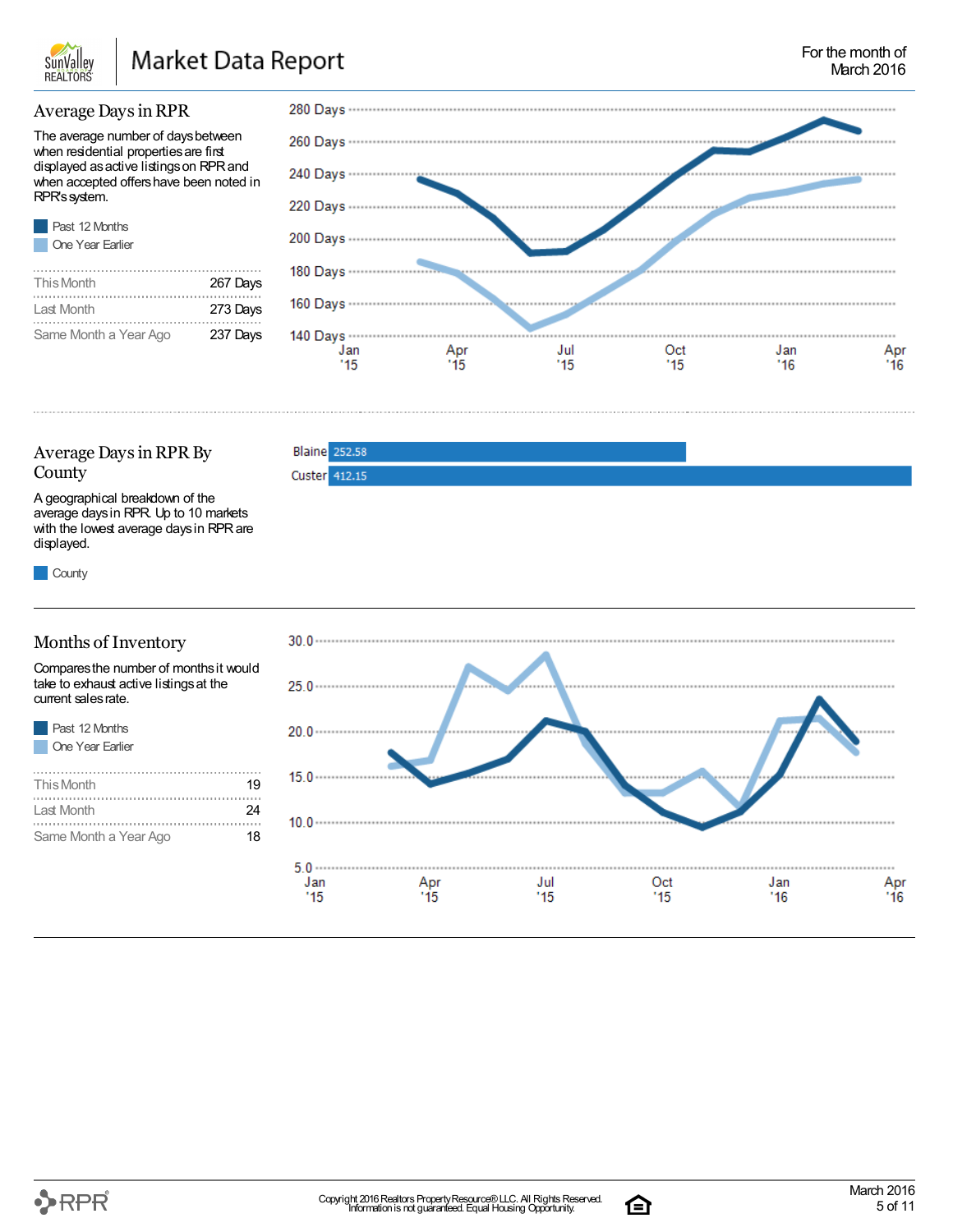

### **Absorption Rate**

A measure of market pace, which comparesthat rate at which new inventory is coming onto the market to the average time it takesto sell.



| This Month            | 5% |
|-----------------------|----|
| Last Month            | 4% |
| Same Month a Year Ago | ና% |



### Absorption Rate By County

Blaine 6%

A geographical breakdown of absorption rate. Up to 10 marketswith the highest absorption ratesare displayed.

**County** 



臼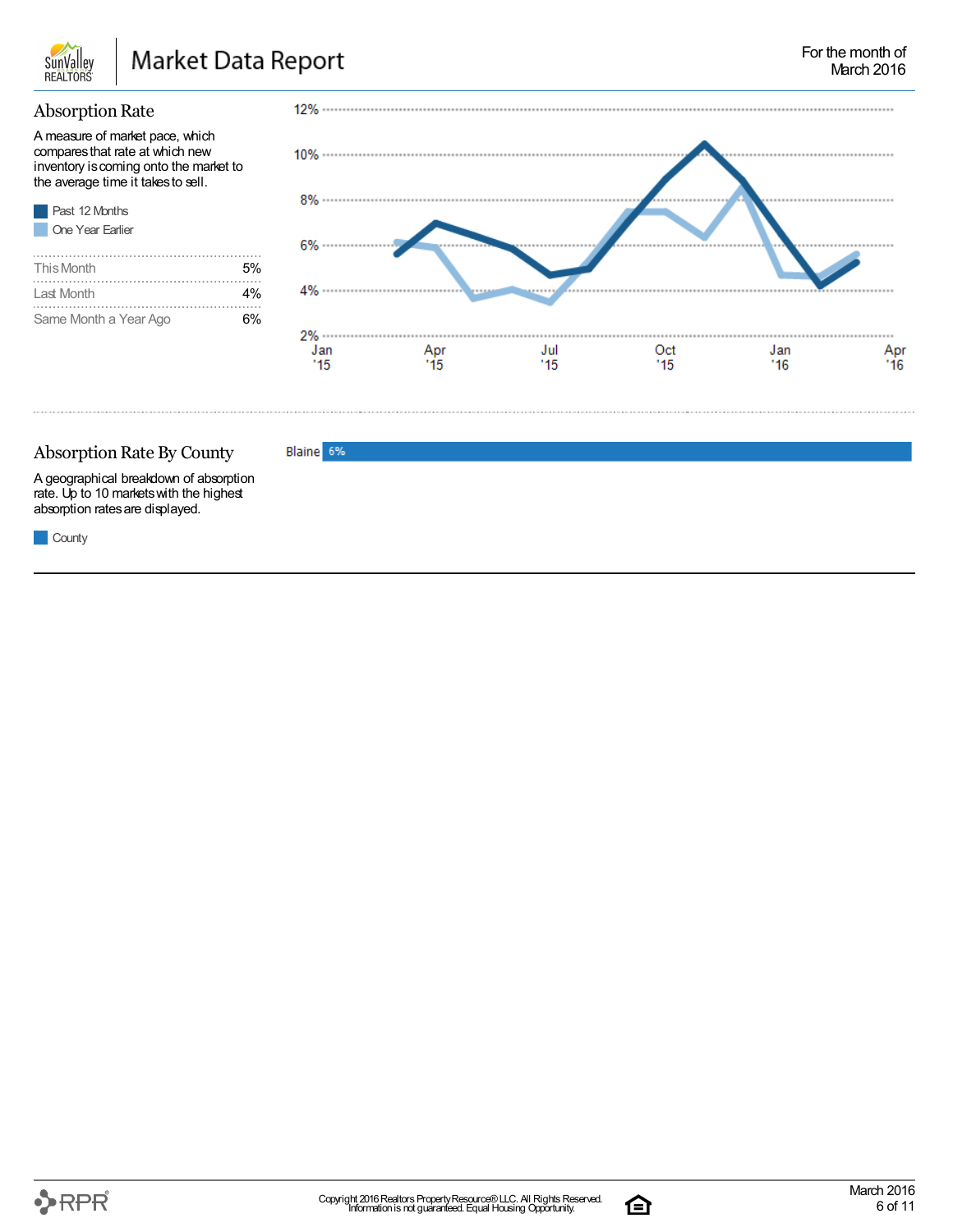### Sales Trends

SunValley **REALTORS** 

The metrics for completed sales reflect the demand side of the housing market—how many residential properties actually were sold and for how much. Large differences between supply (active inventory)anddemandcan indicate an imbalance in the market,which tendstoeven out over time aspricing shiftstocorrect for an over-or undersupply of inventory. The area covered by these graphs is the footprint of an Association, MLS or broker. Data source(s): MLS listings data

### Pending Sales Count

The number of single-family, condominium and townhome properties with accepted offersat the end of the month in thismarket.

| Past 12 Months        |  |
|-----------------------|--|
| One Year Earlier      |  |
|                       |  |
| This Month            |  |
| Last Month            |  |
|                       |  |
| Same Month a Year Ago |  |



### Sales Count

The total number of single-family, condominium and townhome unitsthat closed sale during each monthly period.

| Past 12 Months   |
|------------------|
| One Year Earlier |
|                  |
| This Month       |

| .                     | . . |
|-----------------------|-----|
|                       |     |
| Last Month            | 27  |
|                       |     |
| Same Month a Year Ago | 44  |



### Sales Count by County

A geographical breakdown of sales count. Up to 10 marketswith the highest sales count are displayed.



**Custer**  $\mathbf{1}$ 

**County** 



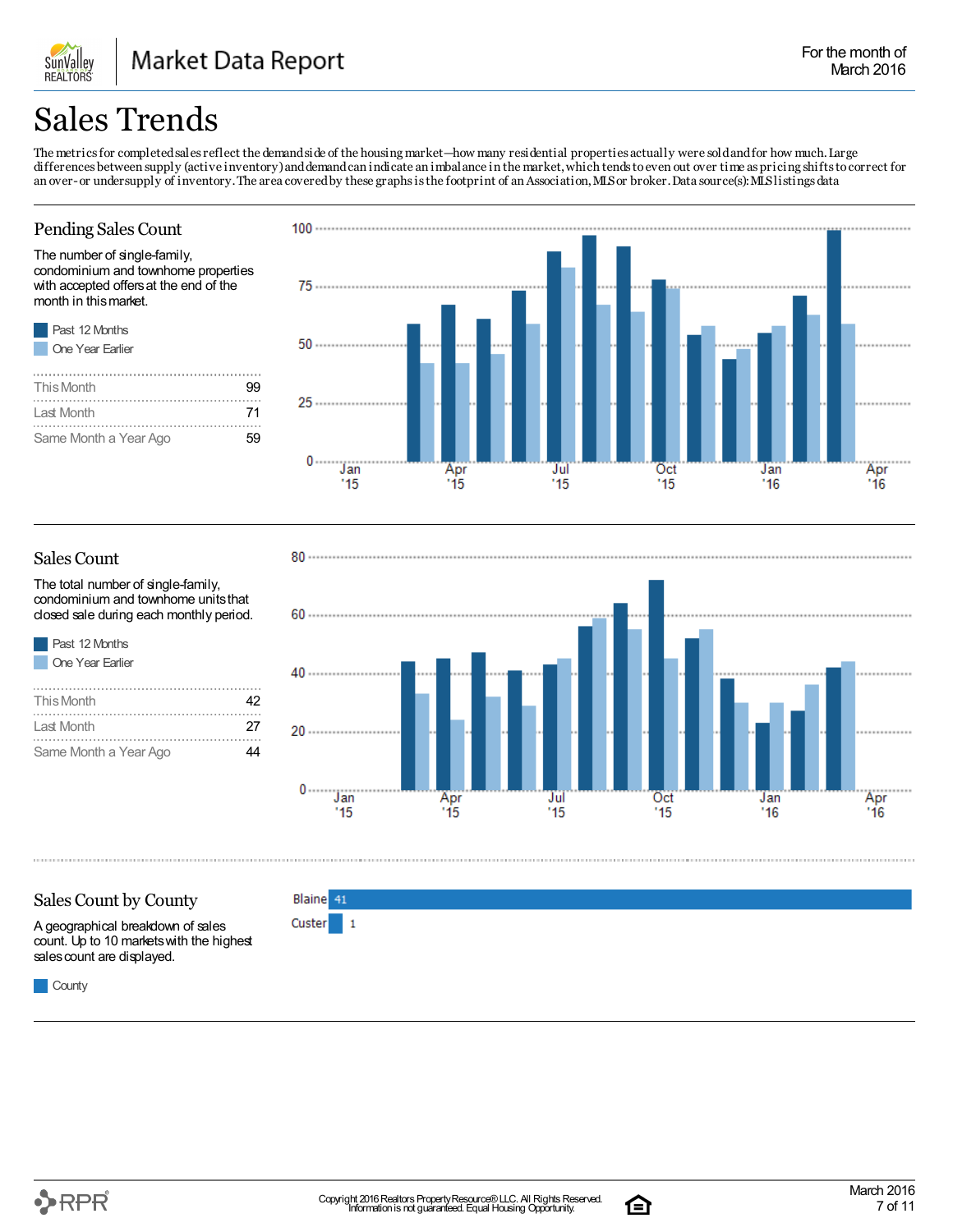

### Market Data Report

### For the month of March 2016

### Sales Volume

The sum of prices for all residential propertiesthat closed during each monthly period, excluding any concessions.



Sales Price **List Price** 

| This Month            | \$22.4M |
|-----------------------|---------|
| Last Month            | \$15.2M |
| Same Month a Year Ago | \$21.4M |



### Average Listing Price vs. Average Sales Price

The ratio of average listing prices for actively listed propertiesat the end of each month to average sales prices each month, reflecting whether the market isa "buyers market," "sellers market" or a balanced market.



### Percentage of Listing Price

The average percentage of listing price for which homes sold for each monthly period.

Same Month a Year Ago **93.81%** 

| Past 12 Months<br>One Year Earlier |        |
|------------------------------------|--------|
| This Month                         | 92.63% |
| Last Month                         | 93.31% |

| .         |            |                  |     |     |            |
|-----------|------------|------------------|-----|-----|------------|
| 94.00%    |            |                  |     |     |            |
| 92.00%    |            |                  |     |     |            |
| 90.00%    |            |                  |     |     |            |
|           |            |                  |     |     |            |
|           |            |                  |     |     |            |
| $86.00\%$ |            |                  |     |     |            |
| 84.00%    |            |                  |     |     |            |
| Jan       | Apr<br>'15 | $\frac{Jul}{15}$ | Oct | Jan | Apr<br>'16 |
| '15       |            |                  | '15 | '16 |            |
|           |            |                  |     |     |            |

臼



96.00% ..................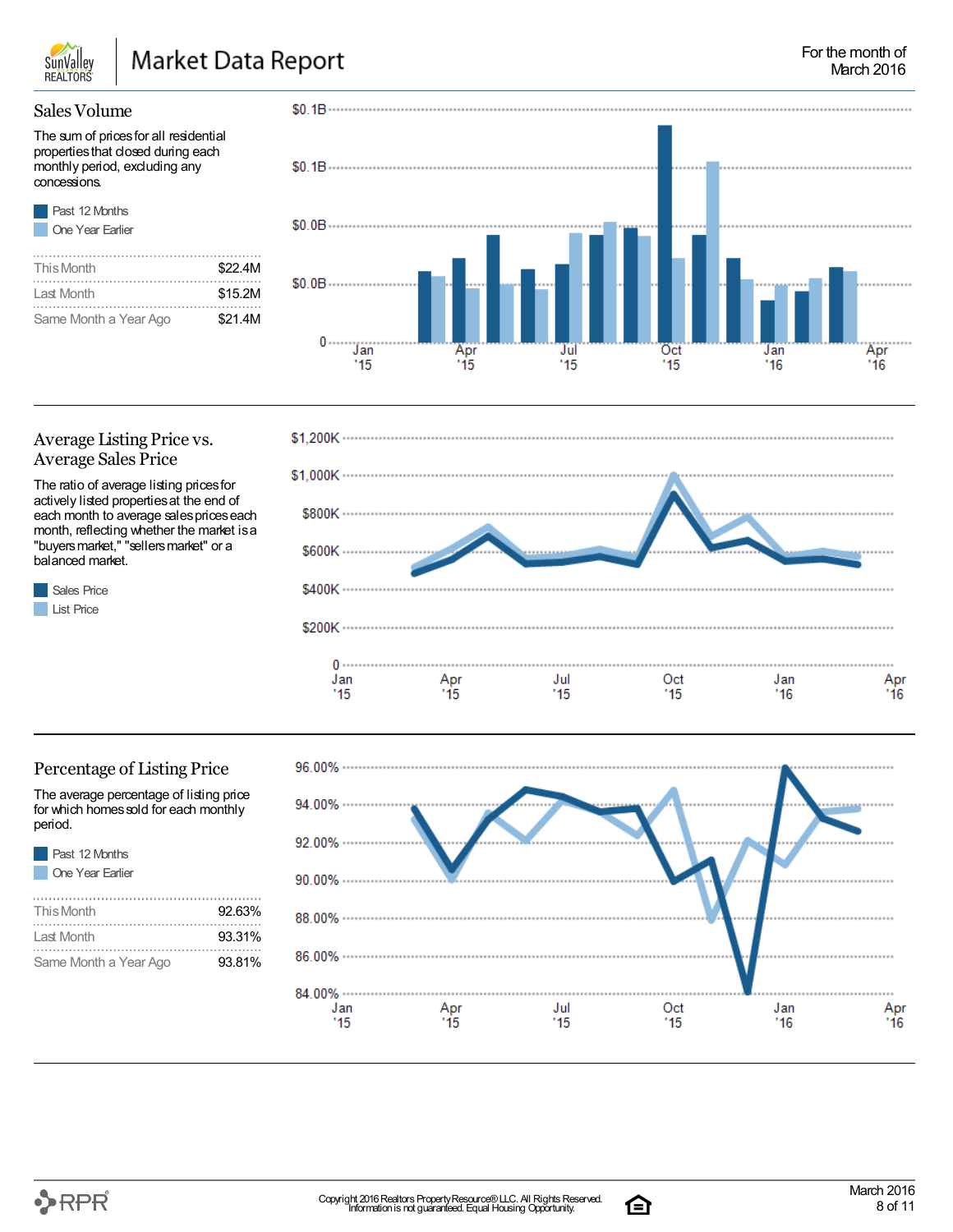

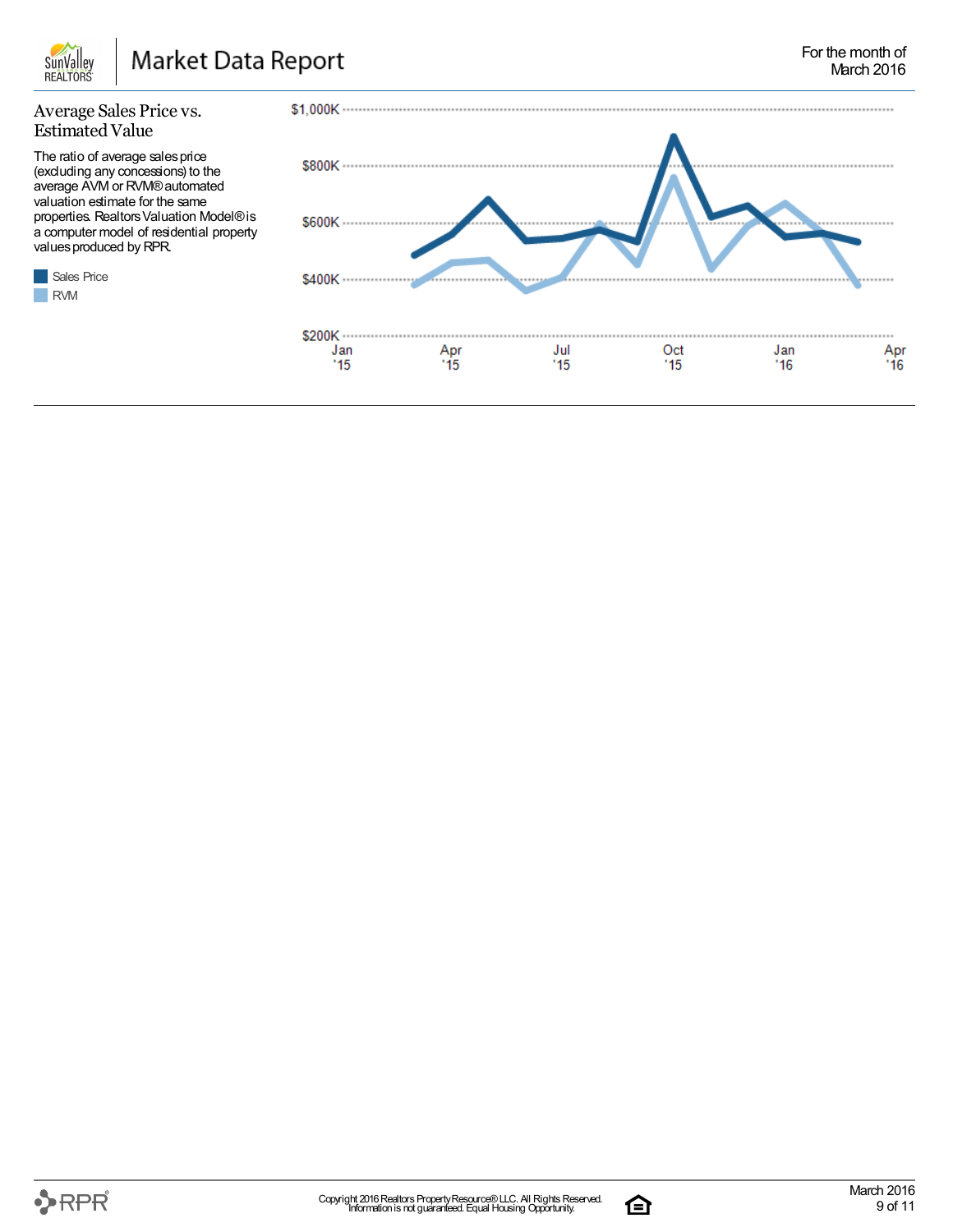## Distressed Trends

The distressed segment of the market represents those homes in some stage of the mortgage default process, from short sale, to pre-foreclosure, to foreclosure, bank repossession,andauction or sale.Not all distressedproperties are in foreclosure.Distressedpricing tendstoreflect the impairedcondition of the borrower or the property.Historically,there has always been some "normal"level of distressedactivity,which has been elevatedover the last several years.The area coveredby this graph isthe footprint of an Association,MLSor broker.Data source(s):Publicrecords andMLSlistingsdatawhere available

### Distressed Listings Count

**SunValley REALTORS** 

The number of distressed single-family, condominum and townhome properties that were listed for sale at the end of each month in thismarket.





### Distressed Listings Count By **County**

Blaine 15 Custer<sub>1</sub>

A geographical breakdown of the distressed listing count. Up to 10 markets with the highest number of distressed listingsare displayed.

**County** 

### Distressed Absorption Rate

A measure of market pace, which comparesthat rate at which new distressed inventory iscoming onto the market to the average time it takesto sell distressed properties.

| Past 12 Months        |      |
|-----------------------|------|
| One Year Earlier      |      |
|                       |      |
| This Month            | 44%  |
| I ast Month           | .50% |
| Same Month a Year Ago | 25%  |



#### Disclaimer:

Report prepared 4/5/2016. Listing data supplied by Sun Valley Board of REALTORS®and MLS, subject to broker exclusion, and may not include all listings available fromthe MLS. Listing data covers the following county or counties. Idaho: Blaine, Custer. All information is not guaranteed and should be independently verified.